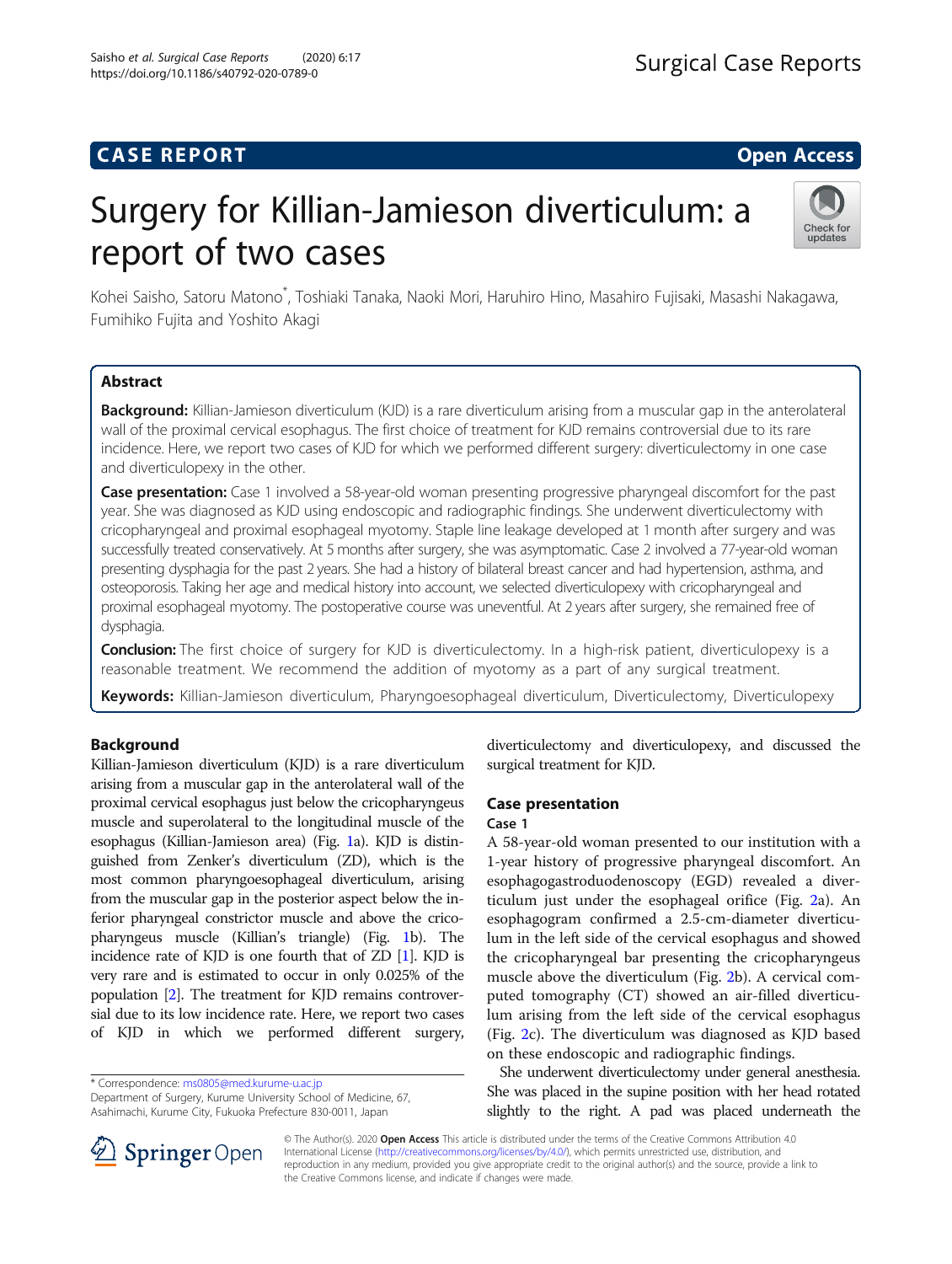<span id="page-1-0"></span>

shoulders to hyperextend her neck. A collar incision of left anterior neck was performed along the anterior border of the left sternocleidomastoid muscle. After incising platysma, the dissection is continued along the anterior border of the left sternocleidomastoid muscle and the carotid sheath was exposed. The sternocleidomastoid muscle and the carotid artery were retracted laterally, and the esophageal wall was exposed. The diverticulum was mobilized after identifying and preserving the left recurrent laryngeal nerve. The left recurrent laryngeal nerve was found immediately anterior to the base of the diverticulum. The diverticulum originated from the left lateral wall of the cervical esophagus below the cricopharyngeus muscle (Fig. [2](#page-2-0)d). Cricopharyngeus myotomy and 2 cm of proximal esophageal myotomy were performed. After the myotomy, the diverticulum was resected at its base using a linear stapler (ETS-Flex45, Ethicon, USA). The wound was irrigated and closed with the placement of a closed suction drain.

A gastrograffin swallow examination on postoperative day 6 revealed no evidence of leakage and the patient started oral intake. However, at 1 month after surgery, she presented with left cervical redness and pain. A gastrograffin swallow examination revealed staple line leakage. However, it was cured with fasting and percutaneous abscess drainage. At 5 months after surgery, she was asymptomatic.

### Case 2

A 77-year-old woman presented to our institution with a 2-year history of dysphagia. She had a history of bilateral breast cancer and had hypertension, asthma and osteoporosis. An EGD revealed a food-residue-filled pouch located 15–16 cm from the incisor (Fig. [3a](#page-3-0)). Iodine staining showed no cancerous lesion in the diverticulum (Fig. [3](#page-3-0)b). An esophagogram showed a 2-cm-diameter diverticulum in the left side of the cervical esophagus (Fig. [3](#page-3-0)c). A cervical CT showed a diverticulum arising from the left side of the cervical esophagus, and barium remaining in the

diverticulum (Fig. [3](#page-3-0)d). These endoscopic and radiographic findings suggested KJD.

We selected diverticulopexy, taking her age and medical history into account. The procedure of surgery was the same as Case 1 until myotomy. After the myotomy, the prevertebral fascia adjacent to pharynx was exposed, and the bottom of the diverticulum was fixed upwards to the fascia, using 3–0 absorbable multifilament stitches (Fig. [3](#page-3-0)e, f).

A gastrograffin swallow examination on postoperative day 3 revealed no evidence of leakage and the fixed diverticulum was not detected (Fig. [3g](#page-3-0)). The postoperative course was uneventful. At 2 years after surgery, she remained free of dysphagia.

#### **Discussion**

KJD was first reported by Ekberg and Nylander in 1983 [[3\]](#page-5-0). To our knowledge, in the English-language literature, there are 34 case reports (39 cases) on KJD including our present report. The 39 cases included 16 men and 23 women, with an average of 55.7 years (ranging from 2 to 88 years). The most frequent location was on the left side (72%), followed by the right side (20%) and the bilateral side (8%). Eighteen patients (46%) had dysphagia, while 12 patients (30%) were asymptomatic. In asymptomatic cases, KJD was often incidentally detected on neck ultrasonography. KJD may mimic thyroid nodule on ultrasonography, and there have been several cases in which fine-needle aspiration was performed due to misdiagnosis. Therefore, it is necessary to know the ultrasonographic feature of KJD such as the hypoechoic rim, echogenic foci and change in internal echo during swallowing [[4,](#page-5-0) [5\]](#page-5-0). Nineteen reports (21 cases) mentioned the treatment for KJD (Table [1](#page-4-0))  $[2, 6-22]$  $[2, 6-22]$  $[2, 6-22]$  $[2, 6-22]$  $[2, 6-22]$  $[2, 6-22]$ . The most common treatment was diverticulectomy (67%), followed by endoscopic diverticulotomy (28%) and diverticulopexy (5%).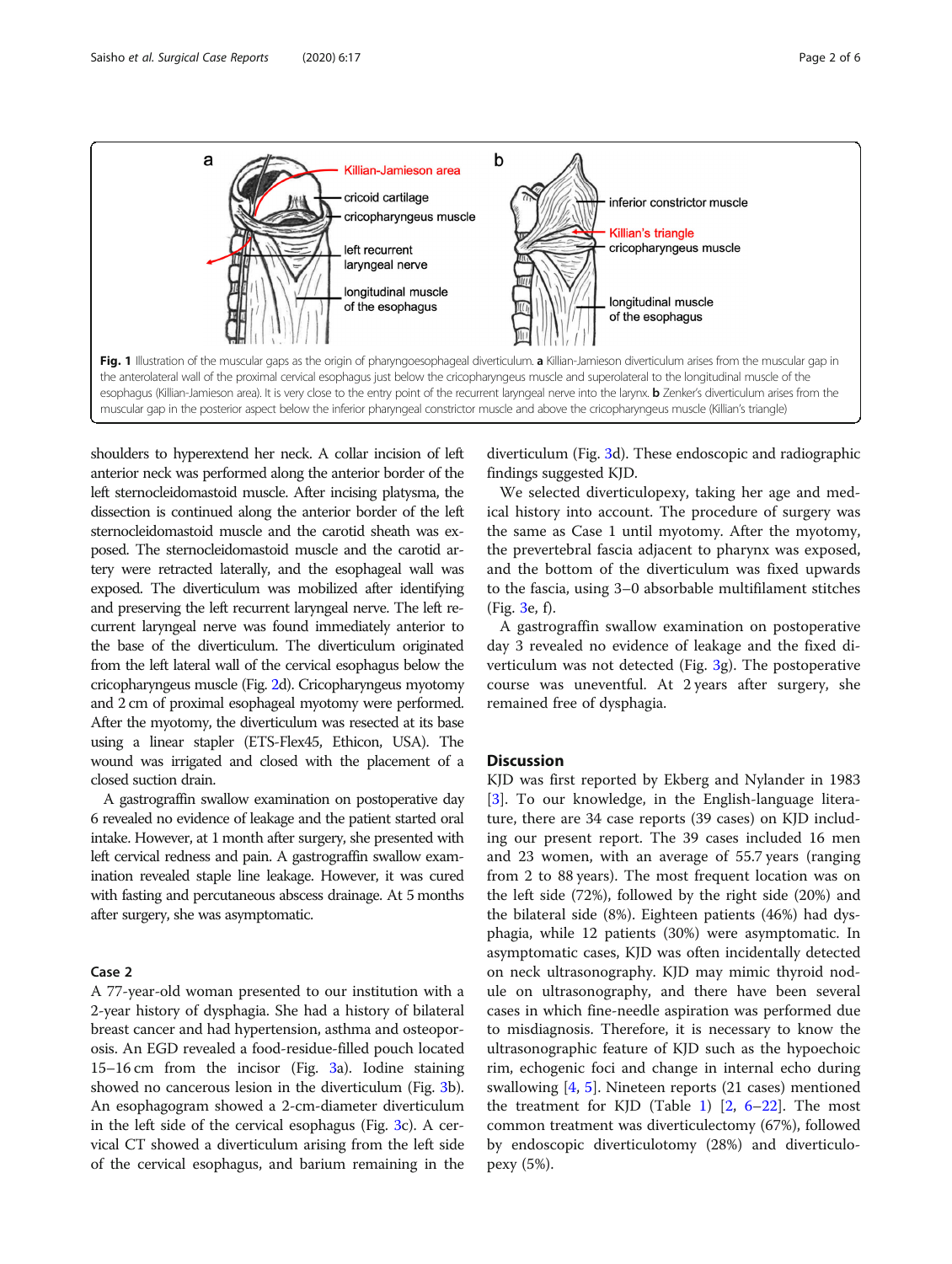<span id="page-2-0"></span>

Fig. 2 Preoperative and intraoperative findings of Case 1. a An esophagogastroduodenoscopy showed a diverticulum just under the esophageal orifice (white arrow). **b** An esophagogram showed a 2.5 cm-diameter diverticulum in the left side of the cervical esophagus (white arrow) and showed a cricopharyngeal bar presenting the cricopharyngeus muscle above the diverticulum (white arrowhead). c A cervical computed tomography showed an air-filled diverticulum arising from the left side of the cervical esophagus (black arrow). **d** Intraoperative findings. The diverticulum originated from the lateral wall of the cervical esophagus below the cricopharyngeus muscle, and the left recurrent laryngeal nerve lied very close to the base of the diverticulum.

Endoscopic diverticulotomy is often reported as a minimally invasive surgery for ZD [[23,](#page-5-0) [24](#page-5-0)]. Endoscopic diverticulotomy is a transoral procedure that divides the septum between the esophagus and the diverticulum using a CO2 laser or stapler to drain the contents of diverticulum into the esophagus. Compared to open surgery, the advantages of this endoscopic procedure include no skin incision, shorter operative duration, minimal postoperative pain, and shorter hospitalization [[23](#page-5-0)–[25](#page-5-0)]. However, there are only 5 case reports on endoscopic diverticulotomy for KJD [[7,](#page-5-0) [8,](#page-5-0) [17,](#page-5-0) [21](#page-5-0), [22](#page-5-0)]. The main concern for endoscopic diverticulotomy in KJD is the risk of recurrent laryngeal nerve injury. The Killian-Jamieson area corresponds to the entry point of a recurrent laryngeal nerve into the larynx (Fig. [1a](#page-1-0)). Indeed, the recurrent laryngeal nerve lied very close to the base of the diverticulum in our present case (Fig. 2d). Endoscopic diverticulotomy does not allow identification of the recurrent laryngeal nerve, and the recurrent laryngeal nerve injury could occur transluminally during septal dissection. Therefore, in the case of KJD, open surgery which can directly confirm the recurrent laryngeal nerve is preferable. In both our present cases, recurrent laryngeal nerve palsy associated with the surgery did not occur. The indication of endoscopic diverticulotomy should be confined to the patients with contraindication for long-time general anesthesia and the patient who has a history of cervical surgery.

Open surgeries for pharyngoesophageal diverticulum include diverticulectomy and diverticulopexy. Both techniques are common for ZD. However, it is not yet clear which technique is better. We consider that the first choice of surgery for pharyngoesophageal diverticulum is diverticulectomy, regardless of the type of diverticulum. The reason is that diverticulectomy can restore the pharyngoesophageal anatomy and eliminate the possibility of carcinogenesis in the diverticulum [\[26](#page-5-0)]. Herbella et al. reported that the prevalence of cancer in ZD ranges from 0.3 to 7 % [\[27\]](#page-5-0). Although there is not yet any report of cancer in KJD, the possibility of carcinogenesis in the diverticulum should be considered when deciding on the surgical method, especially in young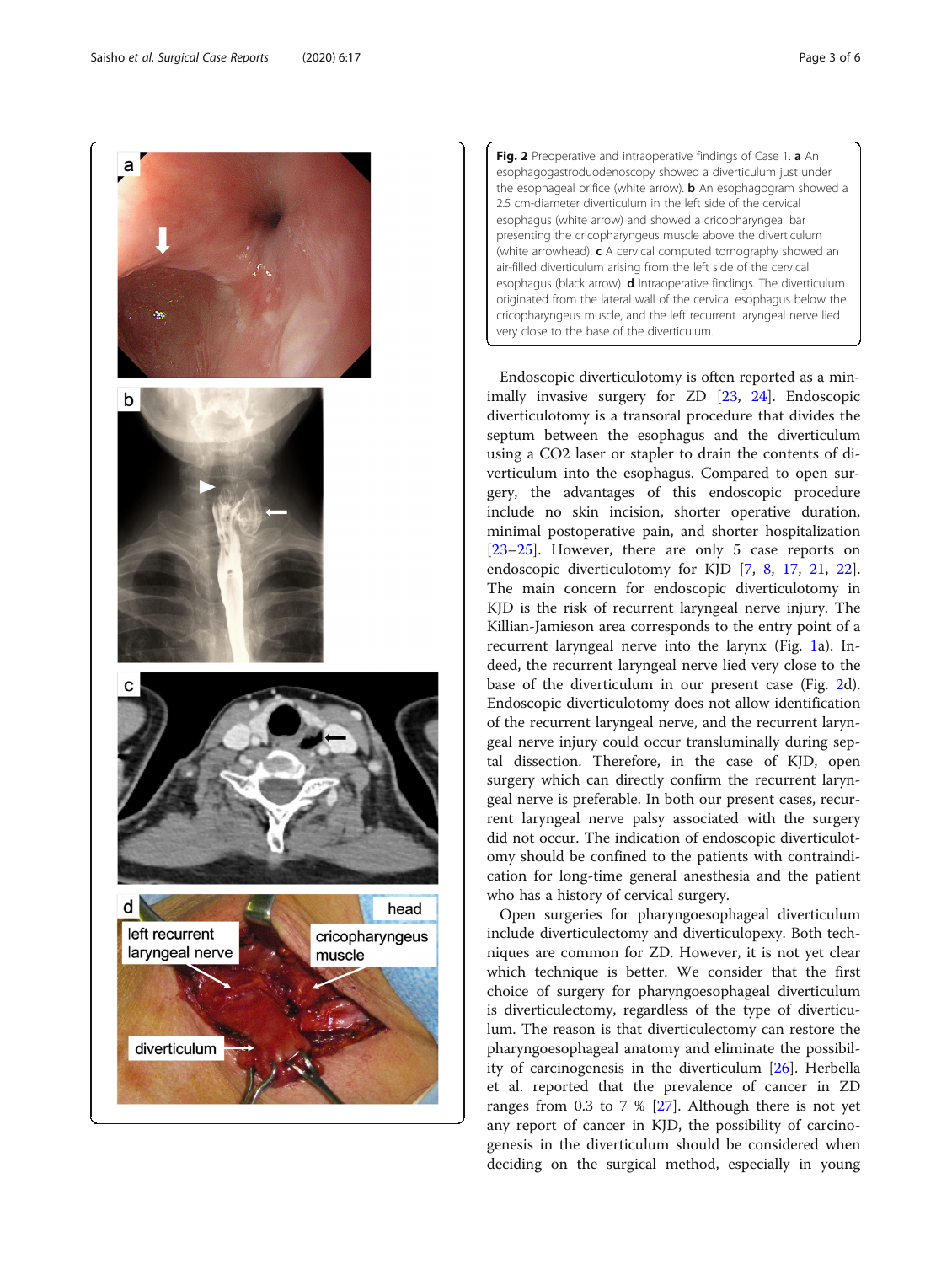<span id="page-3-0"></span>

Fig. 3 Preoperative and intraoperative findings of Case 2. a An esophagogastroduodenoscopy revealed a food-residue-filled pouch located at 15-16cm from the incisor (white arrow). **b** An esophagogastroduodenoscopy with iodine staining showed no cancerous lesion in the diverticulum (white arrow).  $c$  An esophagogram showed a 2 cm-diameter diverticulum in the left side of the cervical esophagus (white arrow). **d** A cervical computed tomography showed a diverticulum arising from the left side of the cervical esophagus. There was barium residue in the diverticulum (white arrow). **e** Procedure of fixing the diverticulum. The diverticulum was lifted and fixed to the prevertebral fascia in 5 places. 3-0 absorbable multifilament stiches were passed through the prevertebral fascia and then passed through and the diverticulum wall. **f** Appearance after diverticulopexy. g A gastrograffin swallow examination on postoperative day 3 revealed no evidence of leakage and the fixed diverticulum was not detected.

people. On the other hand, suture line or staple line leakage can occur in diverticulectomy, and the incidence is 1.7 to 12.7% [[25](#page-5-0), [28,](#page-5-0) [29](#page-5-0)]. The staple line leakage also occurred in one of the present cases (Case 1). The patient had no risk factor such as diabetes, chronic kidney disease, or long-term corticosteroid use. However, patients with any of these risk factors have a higher probability of leakage, and the leakage is refractory. The surgical site is close to the trachea and the carotid artery, and any prolonged inflammation may be life-threatening.

Diverticulopexy is associated with a lower risk of leakage and allows earlier peroral feeding [[28](#page-5-0)–[32](#page-5-0)]. Puma et al. compared the treatment outcome after diverticulectomy with those after diverticulopexy for ZD and reported that diverticulopexy achieved better symptom control and a lower morbidity rate than diverticulectomy [[28\]](#page-5-0). Therefore, we consider that diverticulopexy is a reasonable treatment for high-risk patients. Although there have been only two cases of diverticulopexy for KJD including our present case (Case 2), the postoperative courses were good in both cases [[11](#page-5-0)]. There is no reason why diverticulopexy is difficult to apply to KJD, and diverticulopexy for KJD may be performed as widely as for ZD. The disadvantage of diverticulopexy is that the mucosa of the diverticulum remains, which may lead to carcinogenesis [[26\]](#page-5-0). In addition, Herbella et al. mentioned that diverticulopexy for a large diverticulum might be cumbersome and might create a bulky mass compressing the pharynx [\[32\]](#page-5-0).

The necessity of cricopharyngeal and proximal esophageal myotomy for KJD is controversial. Mimatsu et al. mentioned that cricopharyngeal myotomy was not necessary in KJD because of arising below the cricopharyngeal muscle [\[14\]](#page-5-0). Furthermore, Siow et al. mentioned that KJD was not associated with dysfunctional sphincter muscle and did not require esophageal myotomy [\[19](#page-5-0)]. Nevertheless, there have been some reports that cricopharyngeal and proximal esophageal myotomy were performed [\[6](#page-5-0), [9,](#page-5-0) [13,](#page-5-0) [15\]](#page-5-0). The pathogenesis of ZD is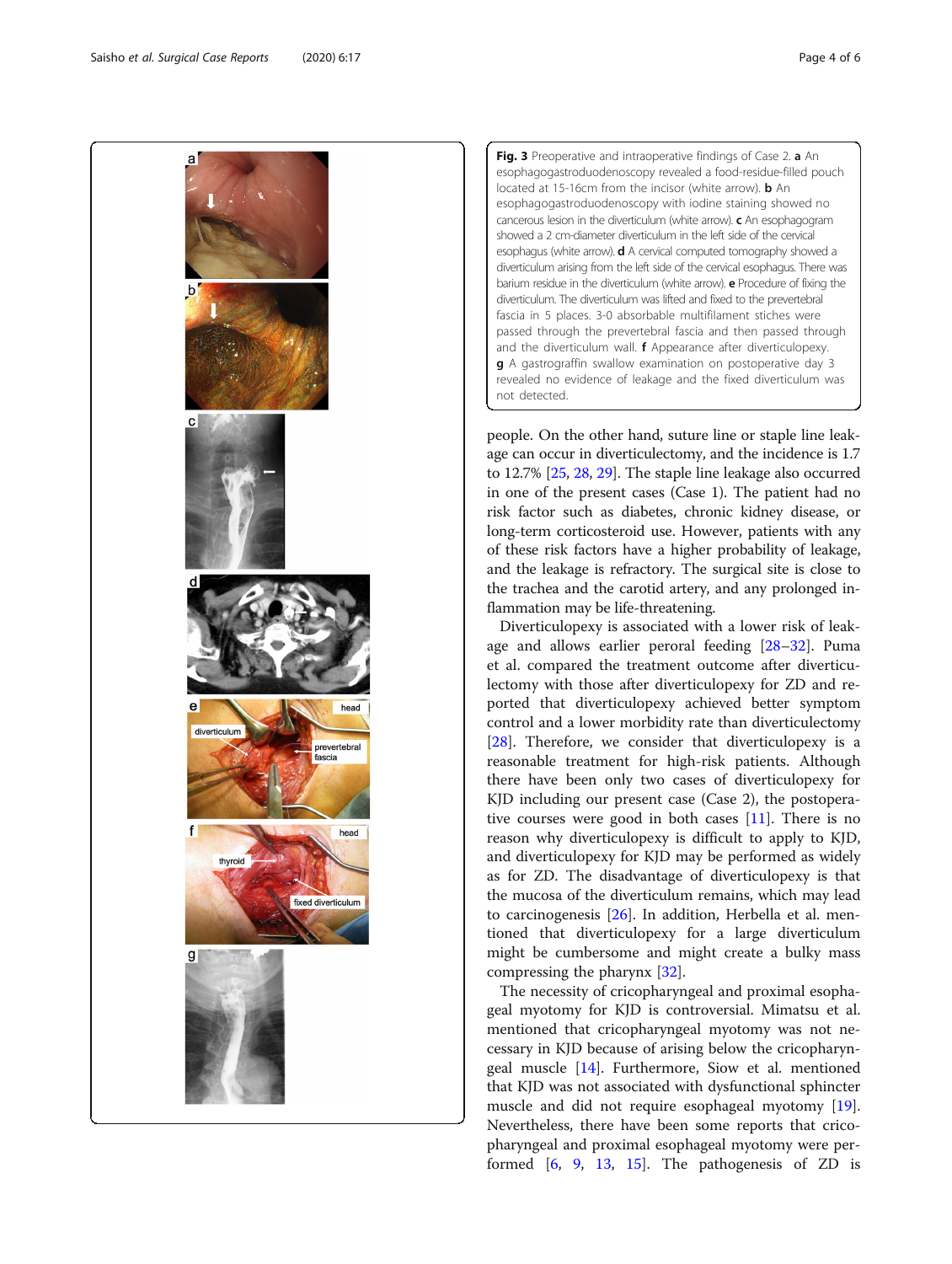| Study                                | Age<br>(years) | Sex          |                  | Location Size (cm)         | Treatment                                                    | Complication                   | Duration of follow-up<br>(months) |
|--------------------------------------|----------------|--------------|------------------|----------------------------|--------------------------------------------------------------|--------------------------------|-----------------------------------|
| Rodgers et al. [6]                   | 53             | Female Left  |                  | N/A                        | Diverticulectomy + cricopharyngeal<br>myotomy                | None                           | 24                                |
| Lee et al. [7]                       | 55             | Female Left  |                  | 1.6                        | Endoscopic diverticulotomy                                   | None                           | 3                                 |
| Tang et al. [8]                      | 51             | Female Left  |                  | 1.5                        | Endoscopic diverticulotomy                                   | None                           | $\overline{2}$                    |
| Boisvert et al. [9]                  | 69             | Male         | Bilateral        | 4.4 (right)/<br>3.5 (left) | Diverticulectomy + esophageal myotomy                        | N/A                            | 2                                 |
| Kitazawa et al.<br>[10]              | 53             | Female Left  |                  | 4.5                        | Diverticulectomy                                             | None                           | $\overline{2}$                    |
| Chea et al. [11]                     | 52             | Female Right |                  | N/A                        | Diverticulopexy                                              | N/A                            | 6                                 |
| Undavia et al.<br>$[12]$             | 62             | Female Left  |                  | 2.5                        | Diverticulectomy                                             | None                           | N/A                               |
| Kim et al. [13]                      | 68             | Male         | Right            | 10                         | Diverticulectomy + esophageal myotomy                        | None                           | 6                                 |
| Mimatsu et al.<br>$[14]$             | 74             |              | Female Bilateral | 1.5 (right)/4<br>(left)    | Diverticulectomy                                             | N/A                            | 24                                |
| Jung and Cho<br>[15]                 | 54             | Female Right |                  | N/A                        | Diverticulectomy + cricopharyngeal<br>myotomy                | N/A                            | 24                                |
| Saylam et al. [16]                   | - 18           | Female Right |                  | $\overline{2}$             | Diverticulectomy                                             | None                           | 12                                |
| Chang et al. [17]                    | 46             | Female Left  |                  | 5                          | Endoscopic diverticulotomy                                   | None                           | 6                                 |
|                                      | 32             | Male         | Left             | N/A                        | Endoscopic diverticulotomy                                   | None                           | 6                                 |
| Bock et al. [18]                     | 49             | Male         | Right            | N/A                        | Diverticulectomy                                             | None                           | 12                                |
| Siow et al. [19]                     | 49             | Female       | Left             | N/A                        | Diverticulectomy                                             | None                           | 3                                 |
| Shambayati<br>et al. [20]            | $\overline{2}$ | Female Right |                  | N/A                        | Diverticulectomy                                             | N/A                            | Several months                    |
| Yun et al. [21]                      | 88             | Male         | Left             | 5.4                        | Endoscopic diverticulotomy                                   | N/A                            | 1                                 |
| Stewart et al. [2]                   | 69             | Male         | Right            | N/A                        | Diverticulectomy                                             | None                           | $\overline{2}$                    |
| Yang and<br>Draganov <sup>[22]</sup> | 71             | Female Left  |                  | 2.5                        | Endoscopic diverticulotomy                                   | None                           | $\overline{2}$                    |
| Present study                        | 58             | Female Left  |                  | 2.5                        | Diverticulectomy + cricopharyngeal and<br>esophageal myotomy | Delayed staple<br>line leakage | 5                                 |
|                                      | 77             | Female Left  |                  | $\overline{2}$             | Diverticulopexy + cricopharyngeal and<br>esophageal myotomy  | None                           | 24                                |

<span id="page-4-0"></span>Table 1 Previous reports regarding the treatment for Killian-Jamieson diverticulum

N/A not available

considered a morphological change in the muscles that compose the upper esophageal sphincter (UES), and hypopharynx high-pressure occurring from disorder of UES [\[33,](#page-5-0) [34](#page-5-0)]. Therefore, myotomy of the cricopharyngeal muscle and proximal esophageal muscle is an essential step in surgery of ZD. Stewart et al. reported a case of simultaneously occurring ZD and KJD [[2\]](#page-5-0), and Rubesin et al. demonstrated that 19% of KJD patients had a coexisting ZD [[1\]](#page-5-0). Those findings suggest that the pathogenesis of KJD and ZD may overlap to some extent. Thus, it is considered that performing myotomy for KJD is reasonable.

## Conclusion

The first choice of surgery for KJD is diverticulectomy. However, diverticulopexy is a reasonable treatment for high-risk patients. We recommend the addition of myotomy as a part of surgical treatment. The treatment of KJD should be decided according to its anatomic feature and the patient's individual risk factors.

#### Abbreviations

CT: Computed tomography; EGD: Esophagogastroduodenoscopy; KJD: Killian-Jamieson diverticulum; UES: Upper esophageal sphincter; ZD: Zenker's diverticulum

#### Acknowledgements

The authors thank Dr. Paul Kawachi at Open Education Network, [kawachi@open-ed.](mailto:kawachi@open-ed.net) [net,](mailto:kawachi@open-ed.net) for English proofreading.

#### Authors' contributions

KS wrote the manuscript. SM is the corresponding author of this manuscript. TT was assigned to the patient and took diagnosis and treatment for the patients. SM, NM, HH, MF, MN, and FF participated in the decision on therapeutic measures and consideration of the literature. YA is a professor of our department and participated in consideration of the literature. All authors read and approved the final manuscript.